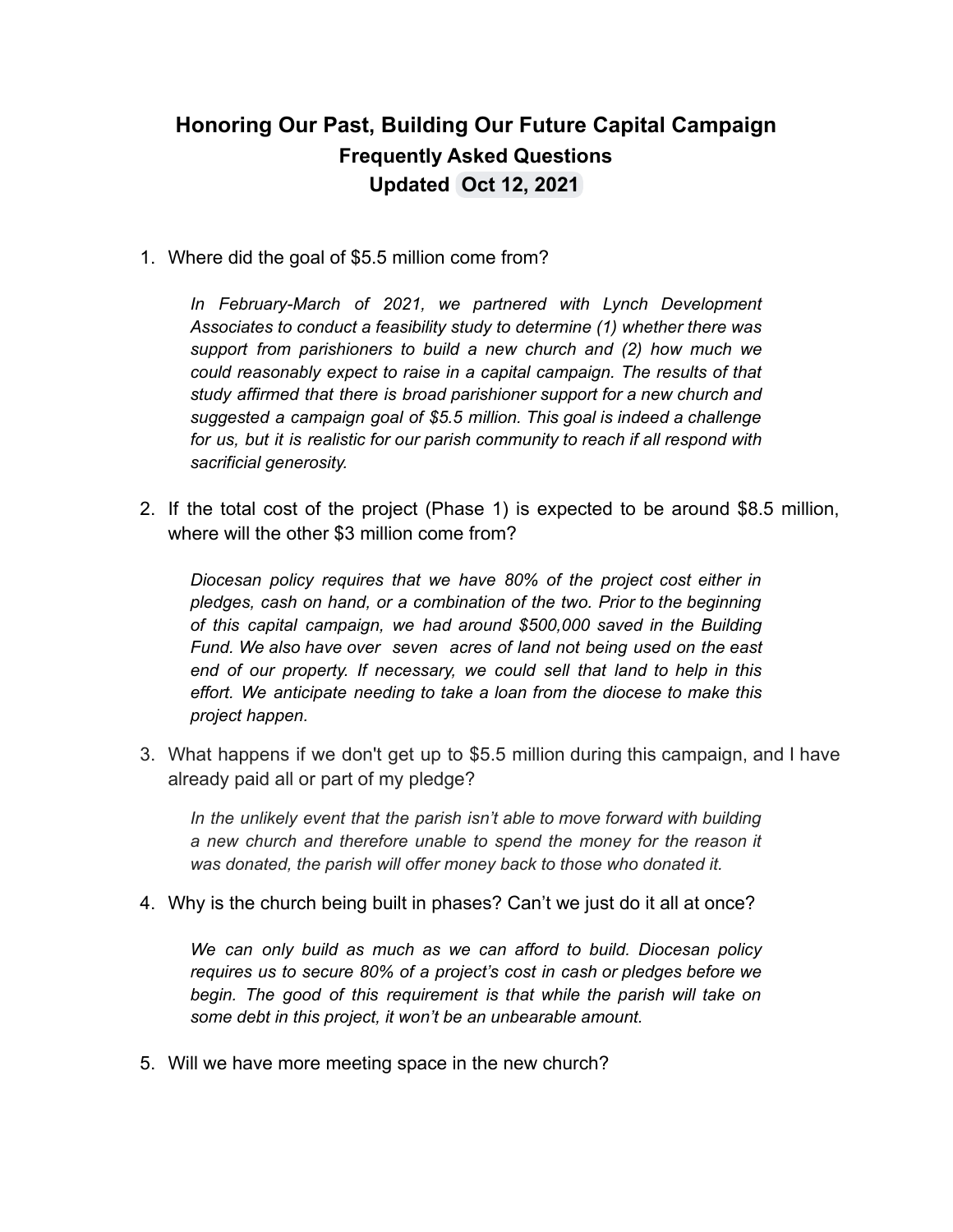*The current design plan for Phase 1 includes a room that will serve as a nursery on Sundays and a multipurpose room during the week, which would be available for meetings. In addition, by moving out of the Chapel Center, that space will be available for other uses.*

6. What are the plans for the current Chapel Center space once the new church is built?

*No plans have been finalized for the Chapel Center space that will be available once the new church is opened. The current thinking is that the space can be divided and used as an auditorium/stage, additional meeting space, and possible expansion of the Adoration Chapel (a new Adoration Chapel attached to the new church is expected to be part of Phase 2). Before any plans are finalized, stakeholder input will be sought, needs will be assessed, and findings will be reported to the parish. The \$8.5 million project cost does not include costs related to the conversion of the Chapel Center to other purposes.*

7. How is this campaign different from the Building Fund?

.

*The Building Fund collection has helped us get to a good starting point for this campaign, and we are extremely grateful for all who have been giving to it over these many years. This capital campaign is different from the building fund, though, in that the campaign asks people to make a pledge commitment over a set period of time. This campaign pledge is for a five year period beginning in January 2022. These pledges allow us to plan for the future and are necessary in order to get the loan that will be needed to start construction.*

8. Would my pledge be in addition to what I give to the Building Fund every month?

*If you've been giving faithfully to the Building Fund, thank you! The money in the building fund is going for the same purpose as the Honoring Our Past, Building Our Future capital campaign: to build our new church.*

*We ask simply that you continue your giving and prayerfully consider the possibility of giving more during this campaign. Whether you give more or continue with the same level of giving, filling out a pledge card is extremely helpful because it helps the parish know how much to expect, and it helps us to get diocesan approval and take out the loan necessary to start construction.*

9. So, what will happen to the Building Fund collection?